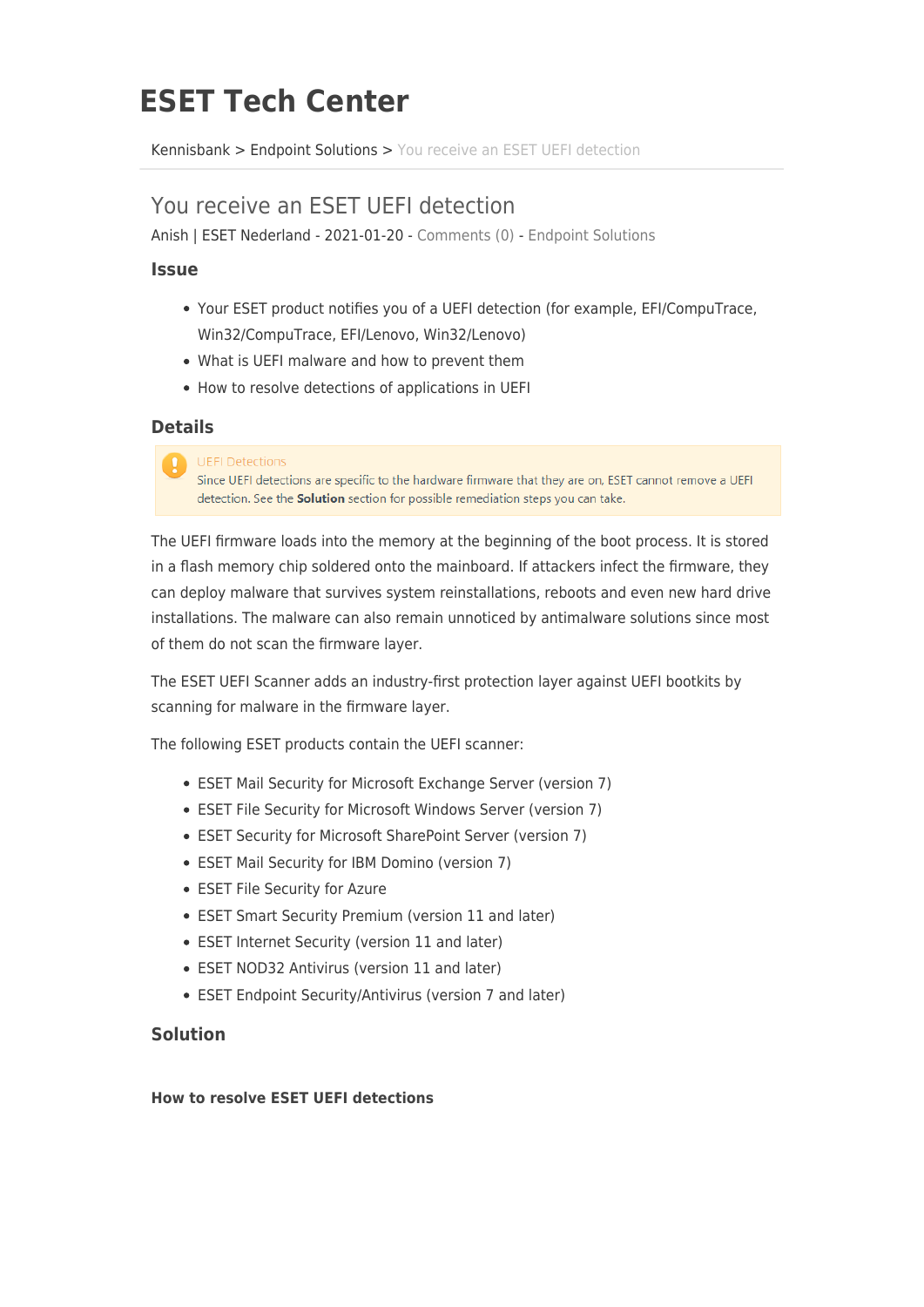

If you are not familiar with UEFI settings or the updating/flashing process, we recommend that you contact an experienced professional to help with this procedure.

- Upgrade the firmware from your computer vendor and rescan with ESET UEFI scanner. If the UEFI detection remains, you can ask your computer vendor to update their firmware to remove the problematic detection.
- Exclude the detection in your ESET product. If you have enabled the detection of potentially unsafe applications and your computer vendor does not remove the application from its firmware, you can exclude the detection from future scans.

**Home users**: [Exclude an application by name from scanning in ESET Windows home](https://support.eset.com/en/kb6519-exclude-an-application-by-name-from-scanning-in-eset-windows-home-products) [products](https://support.eset.com/en/kb6519-exclude-an-application-by-name-from-scanning-in-eset-windows-home-products).

**Business users version 8:** [Add or Edit detection exclusions \(8.x\)](https://help.eset.com/ees/8/en-US/idh_detection_exclusion.html)

**Business users version 7:** [Add or Edit detection exclusions \(7.x\)](https://help.eset.com/ees/7/en-US/idh_detection_exclusion.html)

| <b>Detection exclusions</b> |                                                                                  |                                                                                          |                                 | $\circled{?}$<br>Q |
|-----------------------------|----------------------------------------------------------------------------------|------------------------------------------------------------------------------------------|---------------------------------|--------------------|
| Object criteria             |                                                                                  | <b>Exclude detection</b>                                                                 | Comment                         |                    |
| Any object                  |                                                                                  | EFI/CompuTrace.A                                                                         | <b>UEFI temporary exclusion</b> |                    |
|                             | <sup>(</sup> e) Advanced setup - ESET Endpoint Security<br><b>Edit exclusion</b> |                                                                                          | $\times$<br>$\circled{?}$       |                    |
|                             | Path<br>Hash                                                                     | $\label{eq:1.1} \begin{array}{cccccccccc} \alpha & \alpha & \alpha & \alpha \end{array}$ | $\bf{0}$<br>$\bf{0}$            |                    |
|                             | Detection name                                                                   | EFI/CompuTrace.A                                                                         | റ                               |                    |
| Add Edit Delete             | Comment                                                                          | <b>UEFI temporary exclusion</b>                                                          | $\bullet$<br>Import             | Export             |
|                             |                                                                                  | OK                                                                                       | Cancel<br>OK                    | Cancel             |

For example, use the **Detection name**: **EFI/CompuTrace.A**

o Disable the "detection of potentially unsafe applications" option in your ESET product.

**Home users**: [Configure ESET products to detect or ignore unwanted, unsafe](https://support.eset.com/en/kb3204-configure-eset-products-to-detect-or-ignore-unwanted-unsafe-and-suspicious-applications) [and suspicious applications.](https://support.eset.com/en/kb3204-configure-eset-products-to-detect-or-ignore-unwanted-unsafe-and-suspicious-applications)

**Business users**: [Enable or disable endpoint detection of potentially](https://support.eset.com/en/kb6795-enable-or-disable-endpoint-detection-of-potentially-unwantedunsafe-applications-using-eset-security-management-center-7x)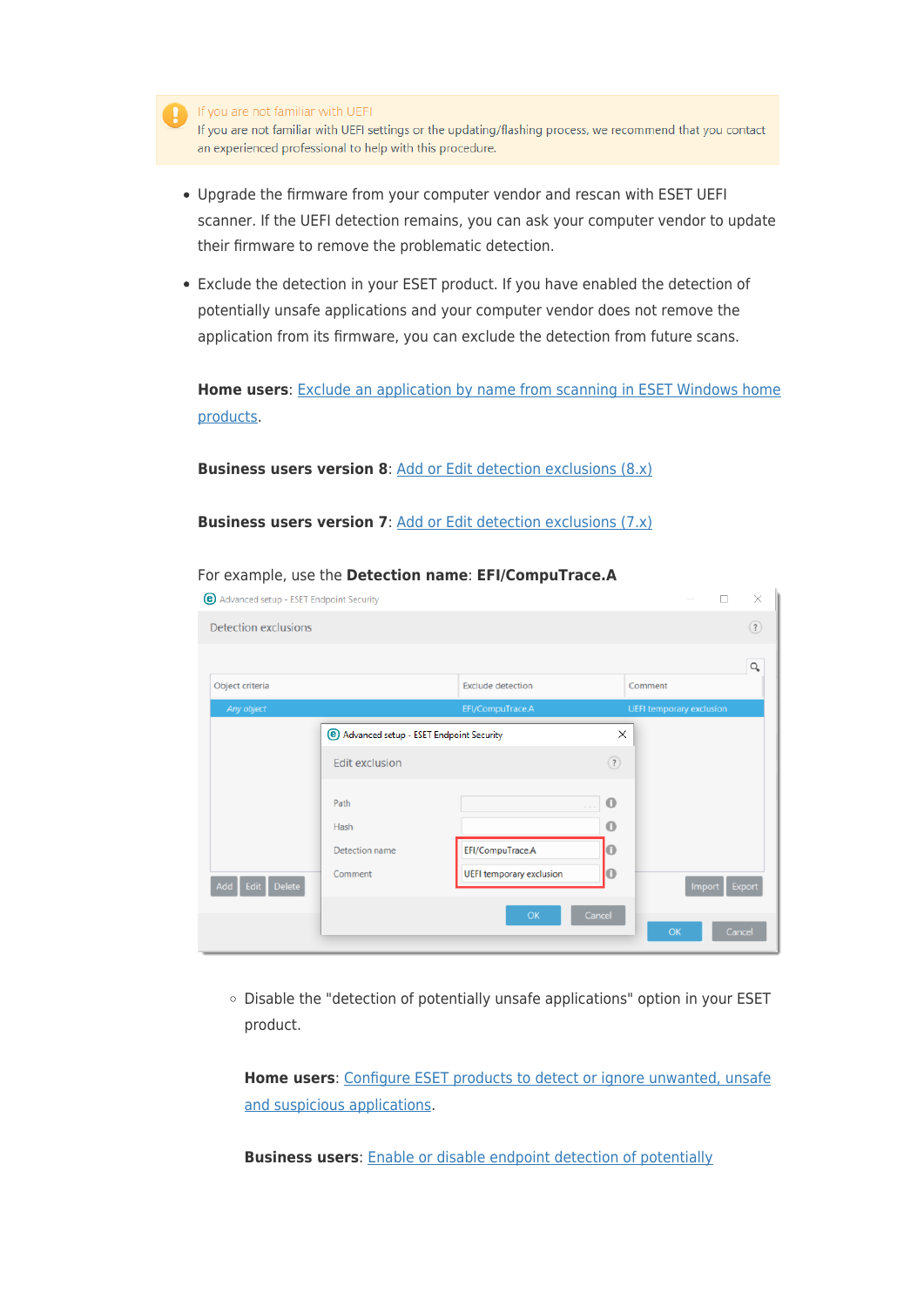- o Reflash the SPI Flash Memory where the UEFI lives. This is a delicate and complex procedure and is different for every motherboard. Your computer manufacturer will be able to tell you if this is possible.
- For detailed information about UEFI malware including prevention and remediation, see the following WeLiveSecurity.com post: [Lojax: First UEFI](https://www.welivesecurity.com/2018/09/27/lojax-first-uefi-rootkit-found-wild-courtesy-sednit-group/) [rootkit found in the wild, courtesy of the Sednit group.](https://www.welivesecurity.com/2018/09/27/lojax-first-uefi-rootkit-found-wild-courtesy-sednit-group/)
- $\circ$  If you think that the detection is incorrect, [submit the detection to the ESET](https://support.eset.com/en/kb141-submit-a-virus-website-or-potential-false-positive-sample-to-the-eset-lab) [malware lab for analysis.](https://support.eset.com/en/kb141-submit-a-virus-website-or-potential-false-positive-sample-to-the-eset-lab)
- **How to protect your computer from UEFI malware**
	- **Use a computer with a newer chipset**

Verify all of your systems have modern chipsets with Platform Controller Hub (starting from Intel Series 5 chipsets onwards).

#### **Ensure that your computer has Secure Boot enabled**

Typically, UEFI malware is not properly signed and having Secure Boot enabled will keep it from loading and infecting your computer.

#### **Upgrade your UEFI firmware on your computer**

We recommend that you perform a UEFI firmware update even if your computer does not notify you of a detection. As a preventive measure, it may help minimize the chances of this type of infection.

## **ESET detects UEFI malware or applications**

UEFI scanning is available in the latest versions of ESET products. See the Details section above for a list of ESET products that contain the UEFI scanner.

By default, the detection of potentially unsafe or unwanted applications is disabled in ESET products. Because UEFI infections are very specific to the hardware firmware that they infect, ESET can only detect and notify you of a UEFI infection. UEFI is only scanned during startup scan or during On-demand scan when the option "Boot sectors/UEFI" is selected.